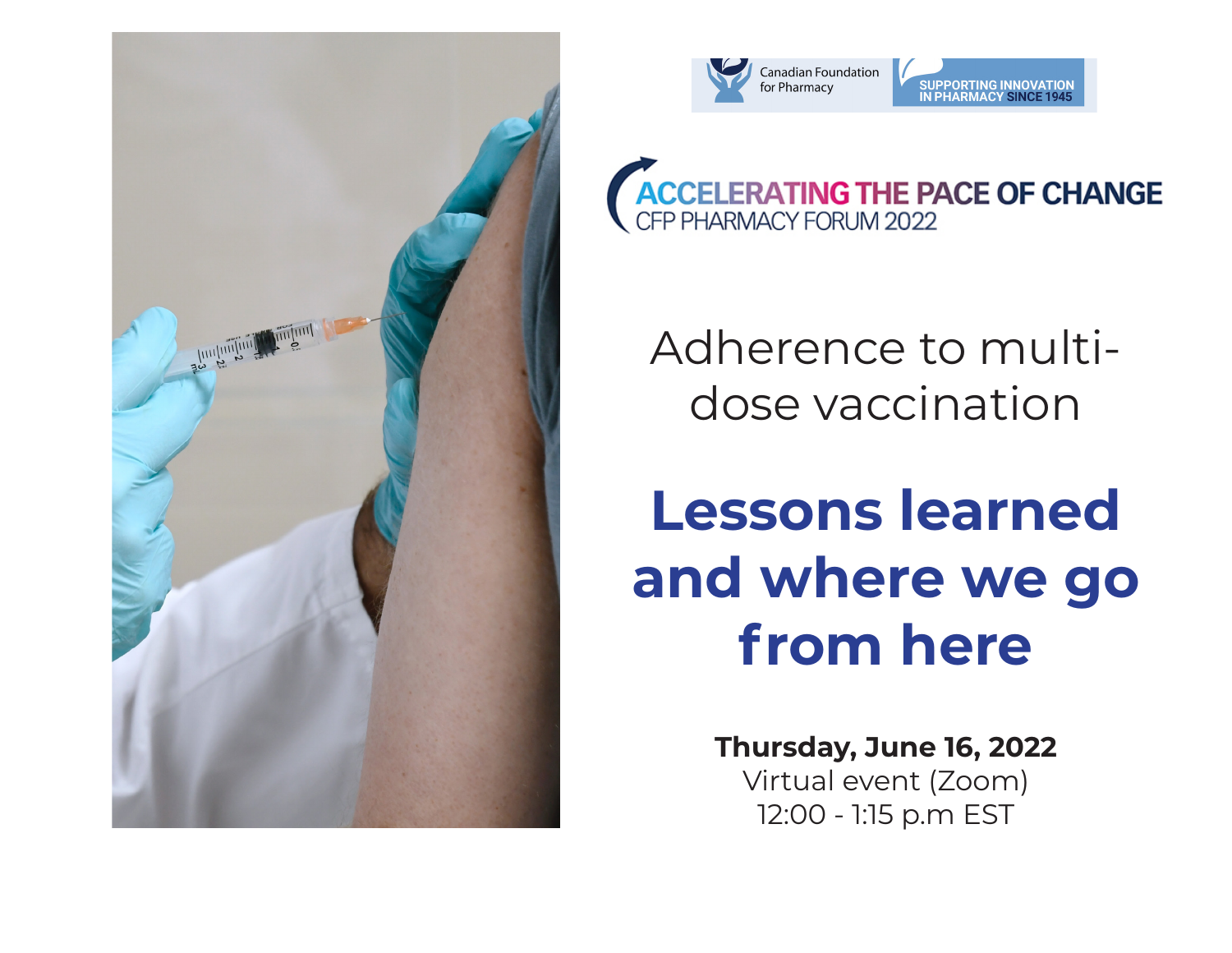

# **John Papastergiou**

#### **Owner - Four Shoppers Drug Mart in Toronto**

#### **Presenter**

John Papastergiou graduated from the Leslie Dan Faculty of Pharmacy, University of Toronto in 2002. After graduation he was employed as a staff pharmacist at Sunnybrook Health Sciences Center. In 2005, John joined Shoppers Drug Mart and acquired his first store at Pape and Danforth. He now owns and operates four locations in downtown Toronto. In 2014, John received an appointment as an adjunct assistant professor at the School of Pharmacy, University of Waterloo. In 2016, he was cross-appointed at the Leslie Dan Faculty of Pharmacy, University of Toronto.

In addition to managing a large business, John employs his unique background in clinical research to explore an expanded role for the community pharmacist. John has been the recipient of two research grants from CFP through the Innovation Fund grant.

John can be heard regularly on Fight Back with Libby Znaimer on AM740 Zoomer Radio and on his top-rated podcast, The Pharmacists Are In.

John has received numerous awards, including the Shoppers Drug Mart Associate of the Year, the OPA Mentorship Award and was named CPhA Canadian Pharmacist of the Year.

He was the recipient of the OPA Voice of the Profession Award and the Pharmacy Practice Commitment to Care Award for Overall Patient Care. In 2019, John was named by the International Forum on Advancement in Healthcare as one of the top 100 health care leaders globally. He was also presented with the OPA Award for Excellence in Research and Academia.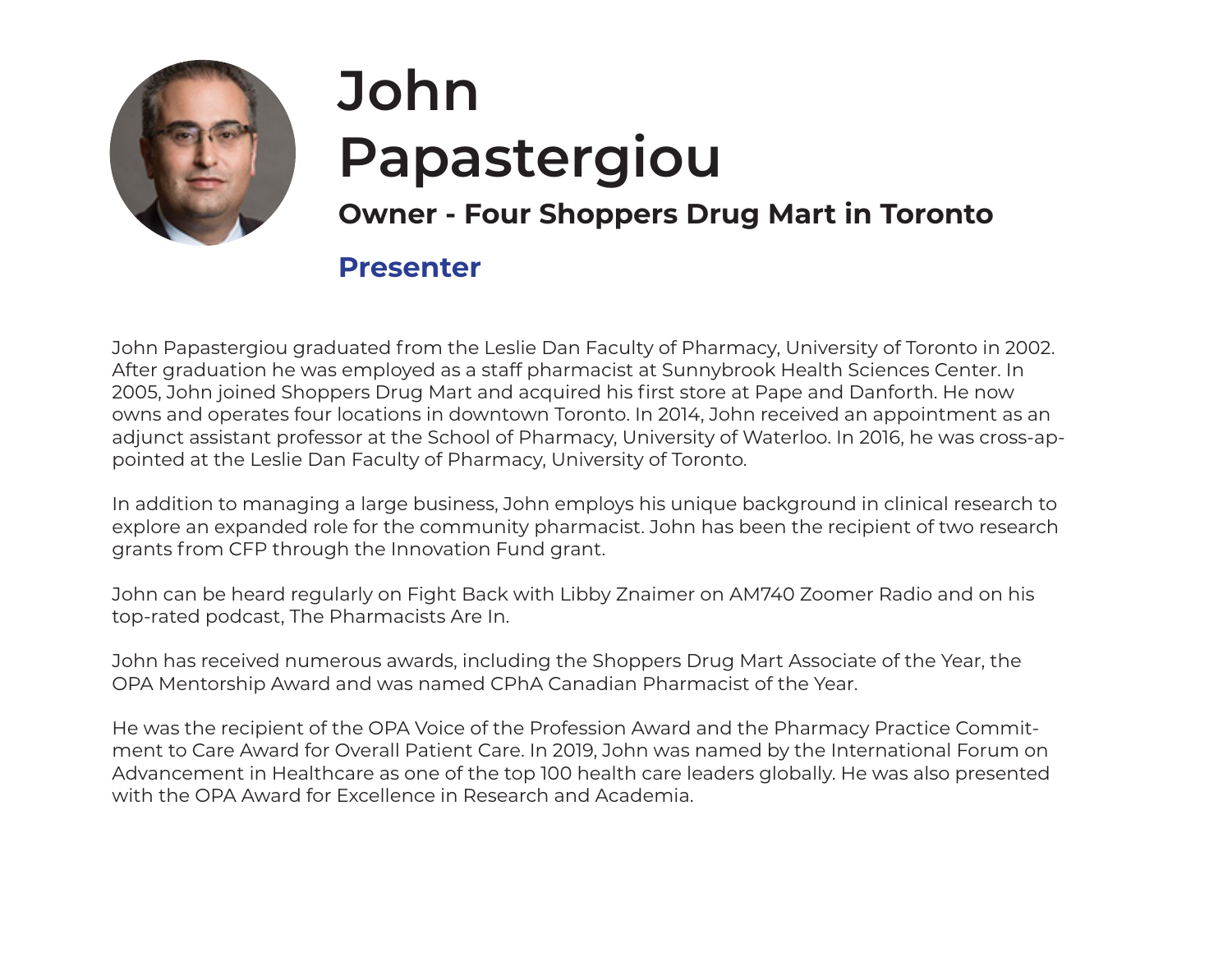

### **Sherilyn Houle Assistant Professor - University of Waterloo**

#### **Moderator**

Sherilyn received her Pharmacy degree from the University of Saskatchewan and PhD from the University of Alberta. In 2018 she also received her Certificate in Travel Health from the International Society of Travel Medicine. She has experience in hospital, home care, and community pharmacy practice, and is currently an Assistant Professor at the University of Waterloo School of Pharmacy with research and teaching interests in pharmacist practice to full scope, particularly as immunizers and travel medicine providers. She also maintains a practice at the International Travel and Immunizations Clinic with the Centre for Family Medicine Family Health Team in Kitchener, Ontario.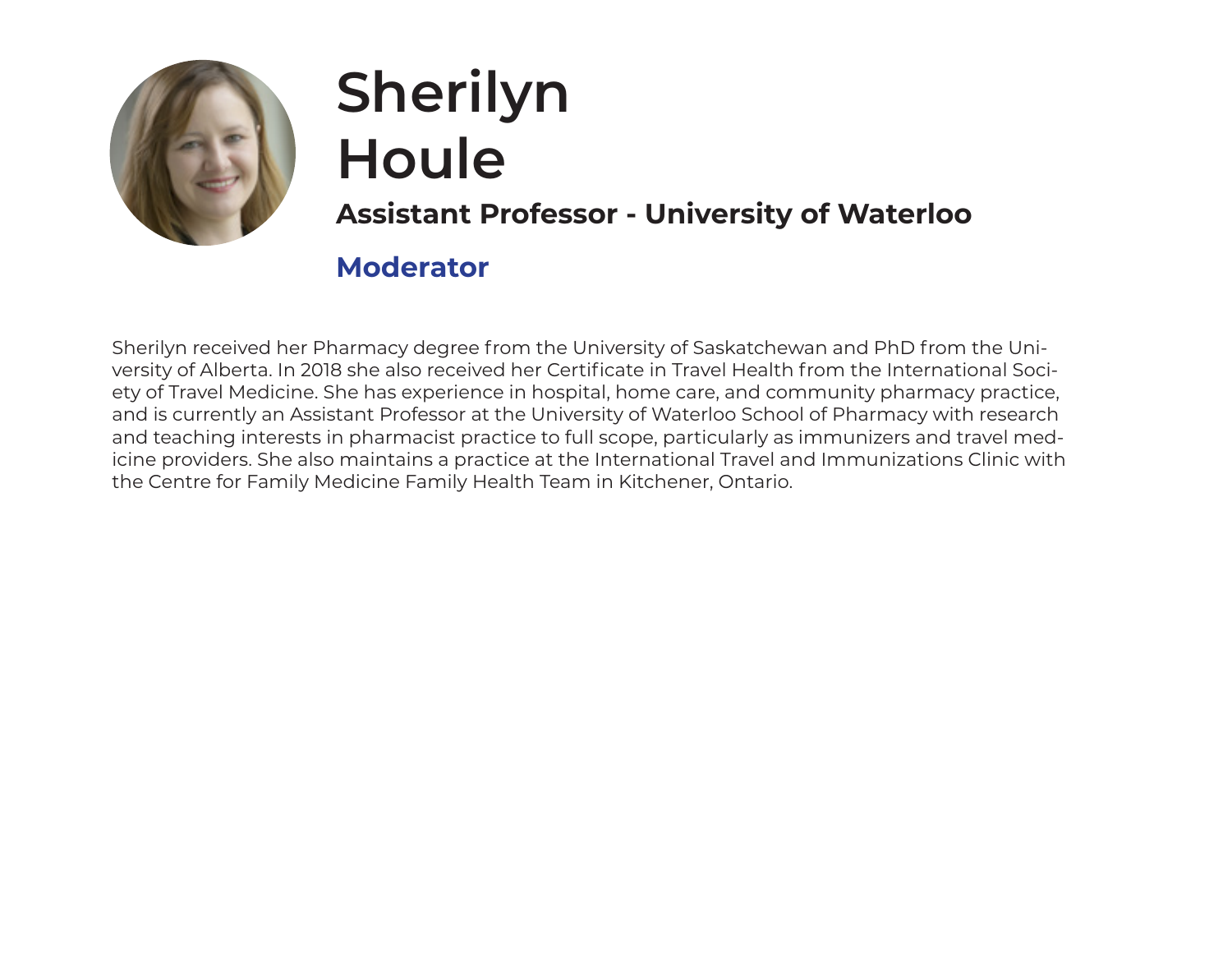

### **Suhas Thaleshvar**

**Owner - Two Medicine Shoppe Pharmacies in Alberta**

#### **Panelist**

Suhas graduated from the Faculty of Pharmacy at the University of Alberta a few decades ago. His past experience includes community pharmacy ownership as well as several years at Health Canada. He is currently the owner of two Medicine Shoppe Pharmacies in Sherwood Park Alberta. He has his Additional Prescribing Authorization and a Certificate in Travel Health. He believes that the pharmacist can play a key role in helping patients maintain access to vital services in an overburdened healthcare system.